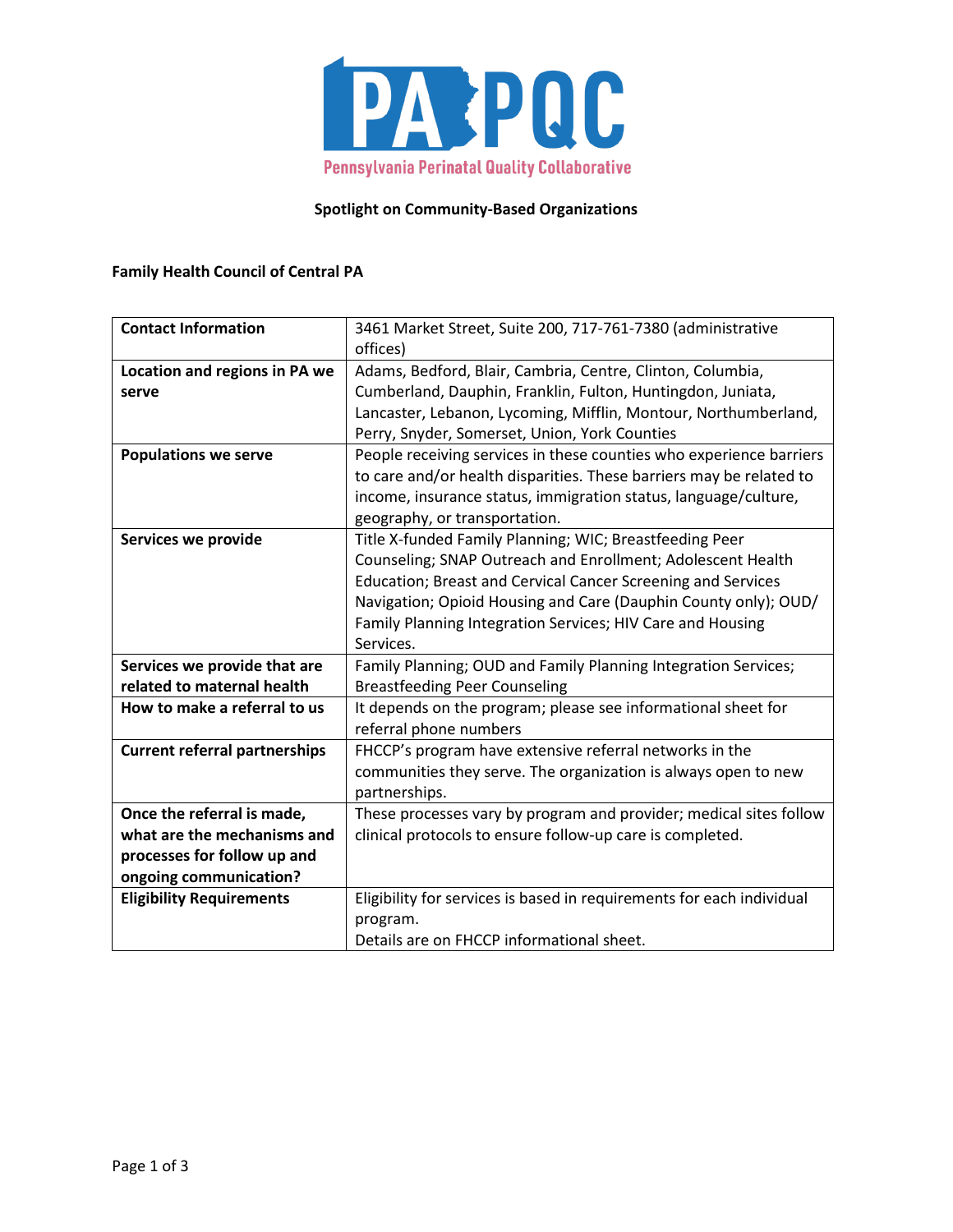# **The Foundation for Delaware County**

| <b>Contact Information</b>           | Katie Kenyon, Community Engagement Director                                                                                                                                                                                                                                                                                                                                                                          |
|--------------------------------------|----------------------------------------------------------------------------------------------------------------------------------------------------------------------------------------------------------------------------------------------------------------------------------------------------------------------------------------------------------------------------------------------------------------------|
|                                      | kkenyon@delcofoundation.org                                                                                                                                                                                                                                                                                                                                                                                          |
|                                      | 610.497.7346                                                                                                                                                                                                                                                                                                                                                                                                         |
| Location and regions in PA we        | Delaware County, PA                                                                                                                                                                                                                                                                                                                                                                                                  |
| serve                                |                                                                                                                                                                                                                                                                                                                                                                                                                      |
| <b>Populations we serve</b>          | Pregnant women, families with children under the age of 2<br>(Healthy Start, WIC, Cribs for Kids, Nurse-Family Partnership,<br>Center for Hispanic Resources)<br>Spanish-speaking families (Center for Hispanic Resources)<br>High School students (Health Resource Center at Chester High<br>School)<br>Families with young children with a medical need (WIC)                                                      |
|                                      |                                                                                                                                                                                                                                                                                                                                                                                                                      |
| Services we provide                  | Telephonic and Intensive Case Management, Nutritional<br>Counseling, Home Visiting (Nurses and Case Managers),<br>Information and Referral, Legal Services (Medical-Legal<br>Partnership), Parenting Education, Social Work Services, In-home<br>Therapy (Moving Beyond Depression), Bilingual Services, Health<br>Education, Breastfeeding Support, Support Groups, Prenatal Yoga,<br>Family Dinners, Parent Cafes. |
| Services we provide that are         | All services are related to maternal, paternal, child and family                                                                                                                                                                                                                                                                                                                                                     |
| related to maternal health           | health.                                                                                                                                                                                                                                                                                                                                                                                                              |
| How to make a referral to us         | <b>Referral Form</b>                                                                                                                                                                                                                                                                                                                                                                                                 |
|                                      | Online Referral: www.delcofoundation.org                                                                                                                                                                                                                                                                                                                                                                             |
|                                      | By Phone                                                                                                                                                                                                                                                                                                                                                                                                             |
|                                      | Self-referrals accepted                                                                                                                                                                                                                                                                                                                                                                                              |
| <b>Current referral partnerships</b> | <b>ChesPenn Health Services</b>                                                                                                                                                                                                                                                                                                                                                                                      |
|                                      | <b>Crozer Pediatrics</b>                                                                                                                                                                                                                                                                                                                                                                                             |
|                                      | <b>OB Practices</b><br><b>Chester Housing Authority</b>                                                                                                                                                                                                                                                                                                                                                              |
| Once the referral is made,           | Providers are welcome to follow up on referrals. Program                                                                                                                                                                                                                                                                                                                                                             |
| what are the mechanisms and          | participants and other providers must sign release of information                                                                                                                                                                                                                                                                                                                                                    |
| processes for follow up and          | forms in order for exchange of interagency/intersystem                                                                                                                                                                                                                                                                                                                                                               |
| ongoing communication?               | information after enrollment.                                                                                                                                                                                                                                                                                                                                                                                        |
| <b>Eligibility Requirements</b>      | Healthy Start (federally funded) - geographic eligibility,<br>$\bullet$                                                                                                                                                                                                                                                                                                                                              |
|                                      | Chester and the surrounding 8 municipalities                                                                                                                                                                                                                                                                                                                                                                         |
|                                      | Healthy Start (Keystone First funded) - Keystone First                                                                                                                                                                                                                                                                                                                                                               |
|                                      | Members throughout the county                                                                                                                                                                                                                                                                                                                                                                                        |
|                                      | Nurse-Family Partnership - low-income, first-time mothers,                                                                                                                                                                                                                                                                                                                                                           |
|                                      | enrolled by 28 weeks, serves whole county                                                                                                                                                                                                                                                                                                                                                                            |
|                                      | WIC-low/moderate income families, pregnant, post-partum,                                                                                                                                                                                                                                                                                                                                                             |
|                                      | breastfeeding or nutritional need in child, serves whole county                                                                                                                                                                                                                                                                                                                                                      |